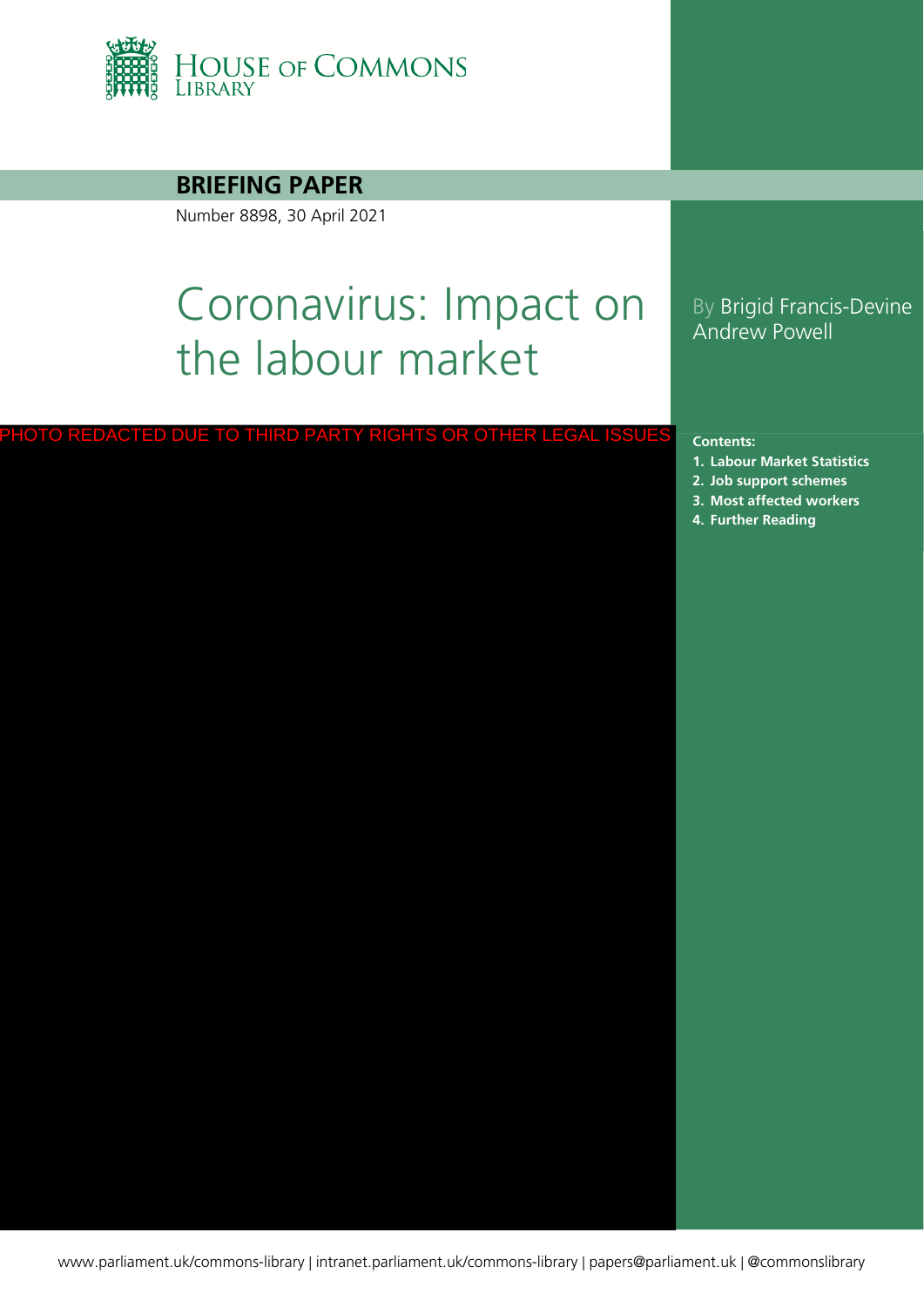## **Contents**

| Summary                 |                                                                                                                                           | 3                                                       |
|-------------------------|-------------------------------------------------------------------------------------------------------------------------------------------|---------------------------------------------------------|
| 1.<br>1.1<br>1.2        | <b>Labour Market Statistics</b><br>Payrolled employees<br>Employment and unemployment                                                     | 4<br>$\overline{4}$<br>4                                |
| 1.3<br>1.4              | Impact by age<br>Unemployment forecasts<br>Redundancies                                                                                   | 5<br>6                                                  |
| 1.5<br>1.6              | Vacancies<br>Working hours                                                                                                                | $\begin{array}{c} 6 \\ 7 \end{array}$<br>$\overline{7}$ |
| 1.7<br>1.8              | Earnings<br>People claiming unemployment benefits                                                                                         | $\overline{7}$<br>$\overline{7}$                        |
| 2.<br>2.1               | Job support schemes<br>Self-employed Income Support Scheme (SEISS)<br>Tranche 1<br>Tranche 2<br>Tranche 3                                 | 9<br>9<br>$\mathsf 9$<br>$\mathsf 9$<br>9               |
| $2.2^{\circ}$           | Coronavirus Job Retention Scheme (CJRS)                                                                                                   | 10                                                      |
| 3.<br>3.1<br>3.2<br>3.3 | <b>Most affected workers</b><br>Workers from minority ethnic groups<br>Women<br>Young and older workers<br>Young workers<br>Older workers | 11<br>11<br>12<br>13<br>13<br>14                        |
| 3.4<br>3.5              | Low paid workers<br>Disabled workers                                                                                                      | 14<br>14                                                |
| 4.<br>4.1<br>4.2        | <b>Further Reading</b><br>House of Commons Library<br>Other sources<br>Resources on disproportionately affected workers                   | 16<br>16<br>16<br>17                                    |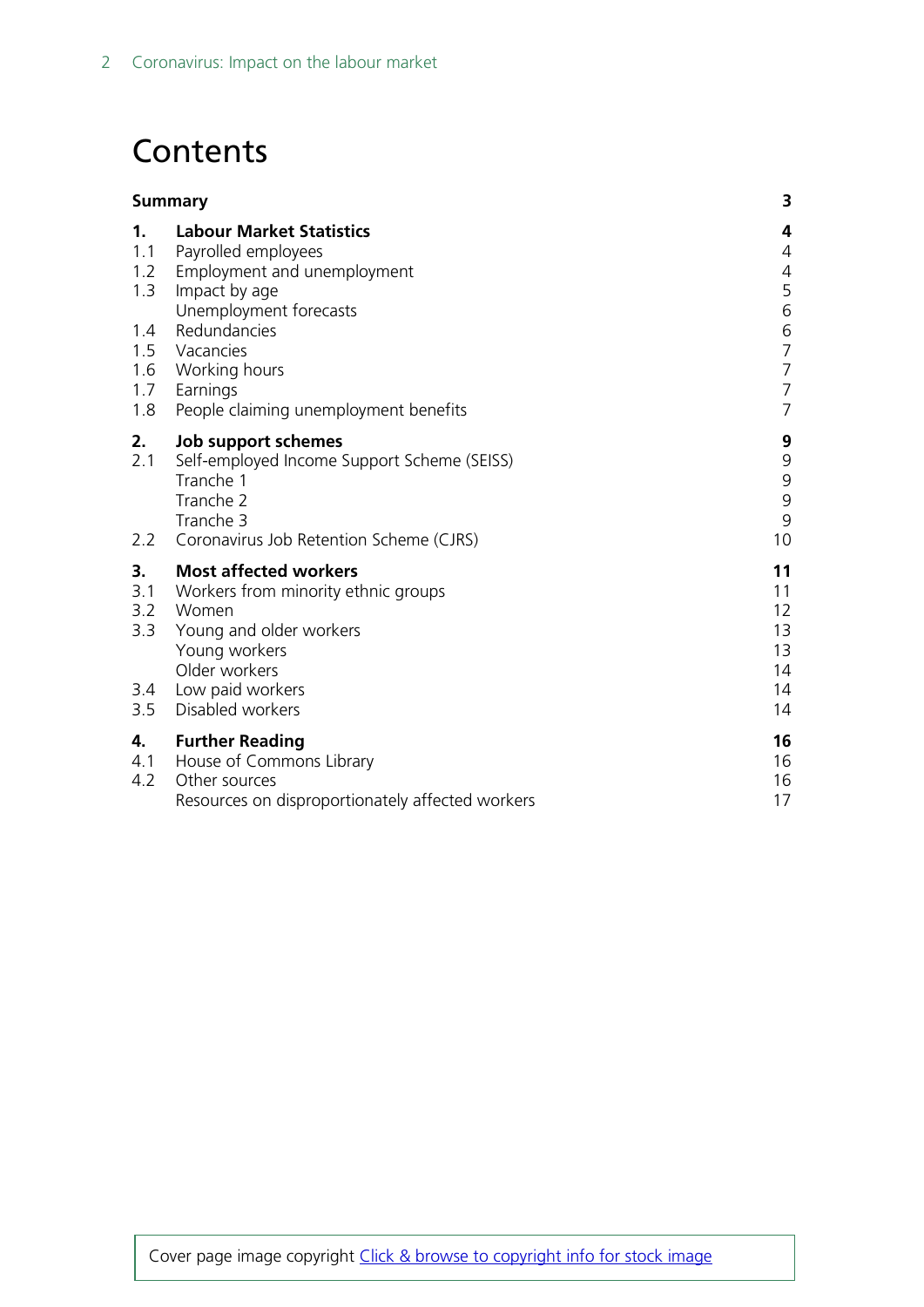## <span id="page-2-0"></span>Summary

*This briefing was last updated on 30 April 2021. This is a fast-moving situation, so please be aware that information may have changed since the date of publication. The Library intends to update this briefing.*

This paper tracks the evolving impact of the coronavirus outbreak on the labour market.

On 20 April, the labour market statistics for December 2020-February 2021 were published.

The latest UK wide lockdown in January 2021 seems to have had only a limited impact on the labour market. Although there was a fall in employment and in the number of hours worked in the latest quarter, these falls were very small compared to those after the first UK lockdown in March 2020. There was also a small fall in unemployment.

This continued the trend seen in recent months that the pandemic's impact on the labour market may be stabilising. The level of vacancies continued to increase and redundancies continued to decrease since their peak in September-November. However, a big increase in unemployment continues to be forecast for when the Coronavirus Job Retention scheme comes to a close later this year.

To date, the pandemic has had more of an impact on the labour market status of particular age groups.

Since the start of the pandemic in March 2020, employment levels for those aged 16-24 and 65+ have fallen by 336,000, or 9%. In comparison, employment levels for those aged 25-64 have also fallen, but by less at 108,000, or 0.4%.

The number of people claiming unemployment related benefits increased by 1.4 million between March 2020 and March 2021.

11.4 million employee jobs had been furloughed through the Government's Coronavirus Job Retention Scheme (CJRS) by midnight on the 15 March 2021.

The third tranche of the Government's Self-Employment Income Support Scheme (SEISS) opened for applicants on the 30 November 2020. By midnight on the 31 January 2021, 2.2 million claims had been made.

Some workers are disproportionally economically impacted by the coronavirus outbreak. Workers who are from an ethnic minority group, women, young workers, low paid workers and disabled workers, have been most negatively economically impacted by the coronavirus outbreak.

For example, 15% of workers in sectors which have shut down because of the coronavirus are from a minority ethnic background, compared to 12% of all workers, 57% are women, compared to a workforce average of 48%, and nearly 50% are under 35 years old. Low paid workers are more likely to work in shut down sectors and less likely to be able to work from home.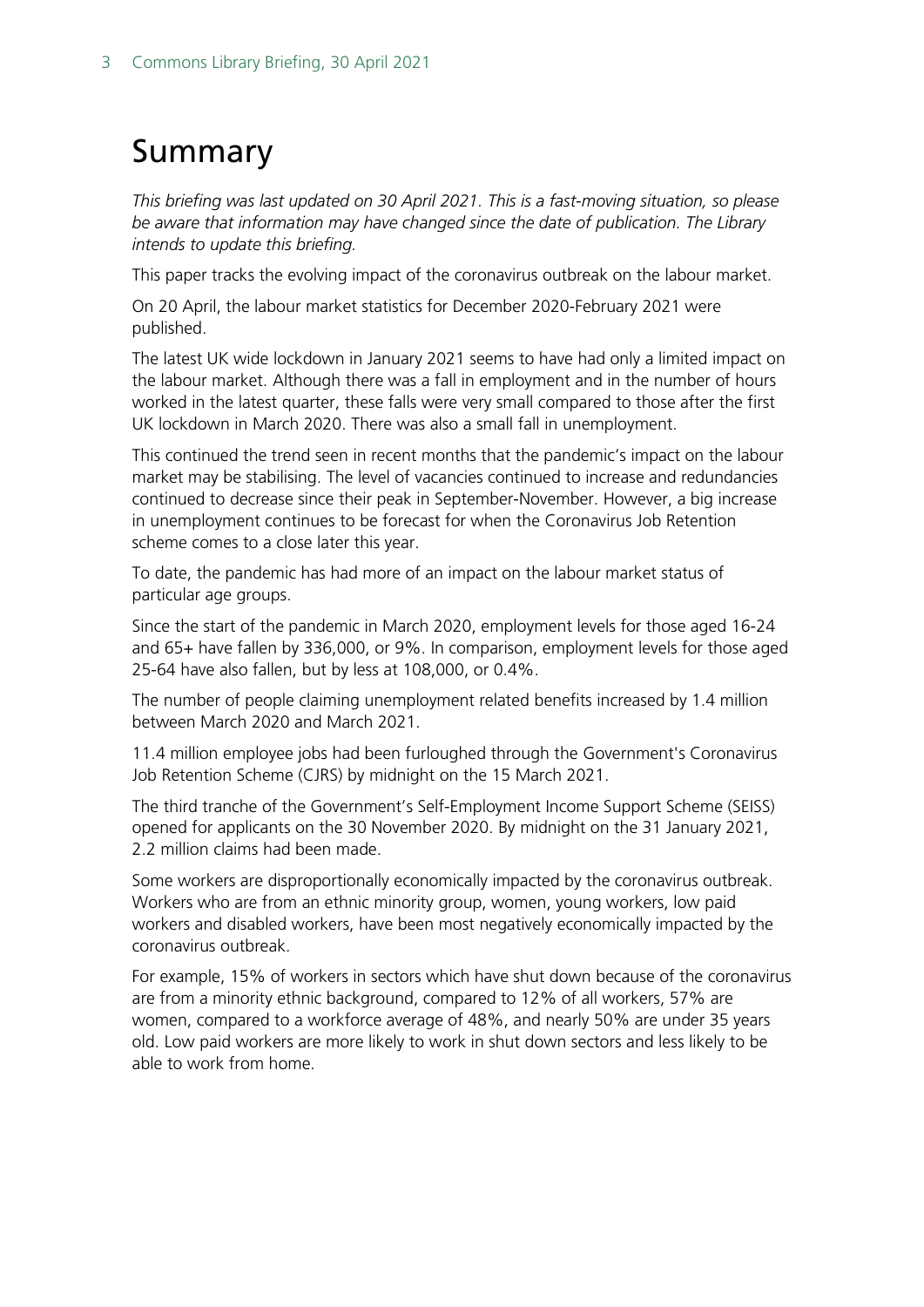## <span id="page-3-0"></span>1. Labour Market Statistics

On 20 April the latest labour market statistics were published by the Office for National Statistics (ONS). This section provides an overview of the data that was published.

The latest UK wide lockdown in January 2021 seems to have had only a limited impact on the labour market. Although there was a fall in employment and in the number of hours worked in the latest quarter, these falls were very small compared to those after the first UK lockdown in March 2020. There was also a small fall in unemployment.

This continued the trend seen in recent months that the pandemic's impact on the labour market may be stabilising. The level of vacancies continued to increase and redundancies continued to decrease since their peak in September-November. However, a big increase in unemployment continues to be forecast for when the Coronavirus Job Retention scheme comes to a close later this year.

## <span id="page-3-1"></span>1.1 Payrolled employees

Since the start of the pandemic the ONS has been publishing experimental monthly estimates of payrolled employees using HMRC PAYE data. As the official employment statistics have a time lag (as detailed in section 1.2, the latest data is for December 2020- February 2021), this data provides a more timely indicator of the impact of the pandemic on employment. The ONS have reported that this data is currently the best source for the overall number of employees.<sup>[1](#page-3-3)</sup>

The number of payrolled employees fell month-on-month in March 2021 by 56,000, and was 813,000 less than levels in March 2020, a fall of 2.8%. Most of this fall occurred between March and May when the number of payrolled employees fell by  $636,000.^2$  $636,000.^2$ 

The annual fall for payrolled employees under the age of 25 was 436,000, or 11%, meaning that over half the annual fall for all payrolled employees was for young people.

The industries that saw the largest annual percentage falls in the number of payrolled employees were the Arts, entertainment and recreation sector, which saw a 19% fall, and the Accommodation and food service sector, which saw a 17% fall between March 2020 and March 2021.

## <span id="page-3-2"></span>1.2 Employment and unemployment

The latest published employment and unemployment statistics are for December 2020- February 2021, and by comparing this quarter with the pre-pandemic quarter of January-March 2020, we get an indication of the impact that the pandemic has had on the labour market. [3](#page-3-5)

Between these two quarters:

- Employment levels for people aged 16+ have fallen by 575,000, a fall of 1.7%.
- Unemployment levels have risen by 310,000, an increase of 23%.
- The number of people who are economically inactive who are aged 16-64 has risen by 216,000, an increase of 2.5%.

<span id="page-3-4"></span><span id="page-3-3"></span><sup>&</sup>lt;sup>1</sup> ONS, <u>Measuring the labour market during the pandemic</u>, 12 October 2020<br><sup>2</sup> ONS, Earnings and omployment from Pay As You Farn Roal Time Informatic

<sup>2</sup> ONS, [Earnings and employment from Pay As You Earn Real Time Information, UK: April 2021,](https://www.ons.gov.uk/employmentandlabourmarket/peopleinwork/earningsandworkinghours/bulletins/earningsandemploymentfrompayasyouearnrealtimeinformationuk/april2021) 20 April 2021

<span id="page-3-5"></span><sup>&</sup>lt;sup>3</sup> ONS, [Labour market overview, UK: April 2021,](https://www.ons.gov.uk/employmentandlabourmarket/peopleinwork/employmentandemployeetypes/bulletins/uklabourmarket/april2021) 20 April 2021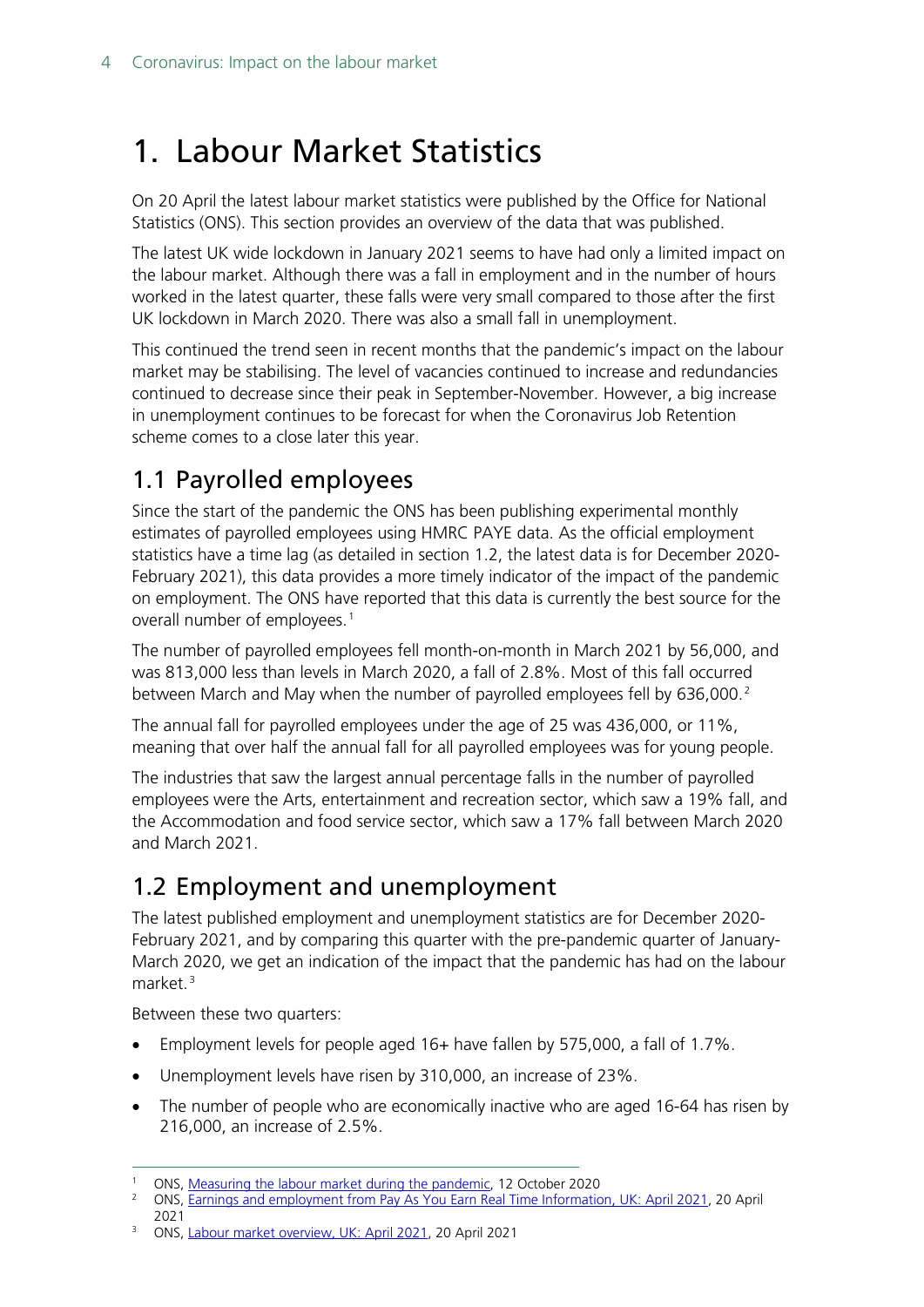• The unemployment rate (the proportion of economically active people aged 16+ who are unemployed) has risen from 4.0% to 4.9%, while the employment rate (the proportion of 16-64 year olds in work) has fallen from 76.3% to 75.1%).

A larger rise in unemployment is expected when the Coronavirus Job Retention Scheme (CJRS) ends (see forecasts below). The CJRS (see section 2) will have partly restricted increases in unemployment as furloughed workers are classed as employed. More information on labour market statistics can be found in the Library briefing, [People](https://commonslibrary.parliament.uk/research-briefings/cbp-8748/)  [claiming unemployment benefits by constituency.](https://commonslibrary.parliament.uk/research-briefings/cbp-8748/)

The fall in employment has been driven by the **private sector**. In the year to December 2019, employment levels in the private sector fell by 2.8%, while they increased in the **public sector** by 2.9%.

Before the pandemic the percentage of all workers who worked in the private sector had been steadily increasing since 2010. The pandemic has reversed this pattern.

### <span id="page-4-0"></span>1.3 Impact by age

To date, the pandemic has had more of an impact on the labour market status of particular age groups.

For **young people aged 16-24** there has been a shift from employment to unemployment and inactivity since the start of the pandemic. [4](#page-4-1)

Between January-March 2020 and December 2020-February 2021 there has been:

- A fall in employment levels for young people of 336,000.
- An increase in unemployment of 52,000.
- An increase in the number of young people who are economically inactive of 249,000.
- An increase in the youth unemployment rate from 12.1% to 14.3%.

More information on the labour market statistics can be found in the Library briefing [Youth unemployment statistics.](https://commonslibrary.parliament.uk/research-briefings/sn05871/)

Since the start of the pandemic, employment levels have fallen for young people by 9%.

Employment levels have also fallen for **older workers aged 65+** with a decrease in employment of 130,000 for this group, which is also a fall of 9%.<sup>[5](#page-4-2)</sup>

In comparison, employment levels for those aged 25-64 have also fallen, but by less at 108,000, or 0.4%.

<span id="page-4-1"></span><sup>4</sup> ONS, [A06 SA: Educational status and labour market status for people aged from 16 to 24 \(seasonally](https://www.ons.gov.uk/employmentandlabourmarket/peopleinwork/employmentandemployeetypes/datasets/educationalstatusandlabourmarketstatusforpeopleagedfrom16to24seasonallyadjusteda06sa)  [adjusted\)](https://www.ons.gov.uk/employmentandlabourmarket/peopleinwork/employmentandemployeetypes/datasets/educationalstatusandlabourmarketstatusforpeopleagedfrom16to24seasonallyadjusteda06sa), 20 April 2021

<span id="page-4-2"></span><sup>5</sup> ONS, [A05 SA: Employment, unemployment and economic inactivity by age group,](https://www.ons.gov.uk/employmentandlabourmarket/peopleinwork/employmentandemployeetypes/datasets/employmentunemploymentandeconomicinactivitybyagegroupseasonallyadjusteda05sa) 20 April 2021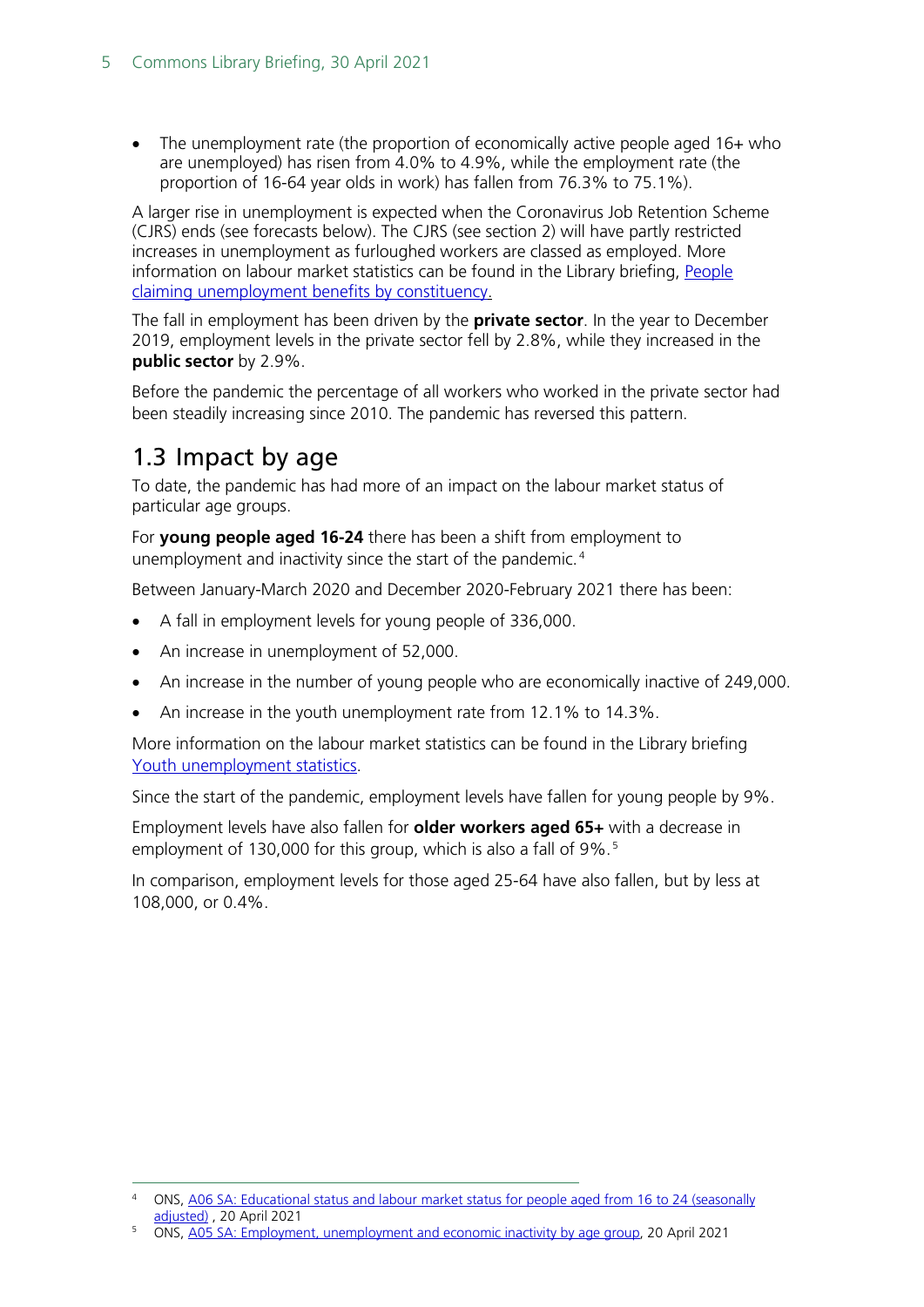

Source: ONS, Labour market bulletin April 2021, [Table A05](https://www.ons.gov.uk/employmentandlabourmarket/peopleinwork/employmentandemployeetypes/datasets/employmentunemploymentandeconomicinactivitybyagegroupseasonallyadjusteda05sa)

Further analysis of the impact of the pandemic on young and older workers is provided in section 3.3 of this paper.

### <span id="page-5-0"></span>Unemployment forecasts

In its March 2021 Economic and fiscal outlook, the OBR projected that unemployment will peak at 6.5% (2.2 million) in Q4 2021, once the CJRS has closed. This is both lower and later than the 7.5% (2.6 million) in Q2 2020 that they projected in their November forecast. This is largely due to the extension of the CJRS and the additional fiscal support measures announced in Budget 2021.

After Q4 2021, they project the unemployment rate will decrease slowly, reaching 5.0% (the rate in Q4 2020), again by Q3 2023.

The Treasury's April 2021 [survey of independent forecasts](https://www.gov.uk/government/collections/data-forecasts) for the unemployment rate showed an average forecast of 6.2% for Quarter 4 2021 and 5.4% for Quarter 4 2022. [6](#page-5-2)

### <span id="page-5-1"></span>1.4 Redundancies

In December 2020-February 2021, the recorded level of redundancies was 204,000, which was 191,000 less than the previous quarter but was 98,000 more than the previous year.<sup>[7](#page-5-3)</sup>

The recorded level of redundancies in September-November 2020 was the highest in any quarter since records began in 1995, at 395,000. Since then levels have been falling.

The largest number of redundancies in this quarter was in the Manufacturing sector, with 31,000 redundancies, followed by the Wholesale, retail & repair of motor vehicles sector with 30,000 redundancies.

The redundancy estimates measure the number of people who were made redundant or who took voluntary redundancy in the previous three months. Therefore, these estimates may relate to redundancies over the period from the beginning of October 2020 to the end of February 2021.

<span id="page-5-2"></span><sup>6</sup> HM Treasury, [Forecasts for the UK economy publication,](https://www.gov.uk/government/collections/data-forecasts#2021) 21 April 2021

<span id="page-5-3"></span><sup>7</sup> ONS, [RED02: Redundancies by age, industry and region,](https://www.ons.gov.uk/employmentandlabourmarket/peoplenotinwork/redundancies/datasets/redundanciesbyindustryagesexandreemploymentratesred02) 20 April 2021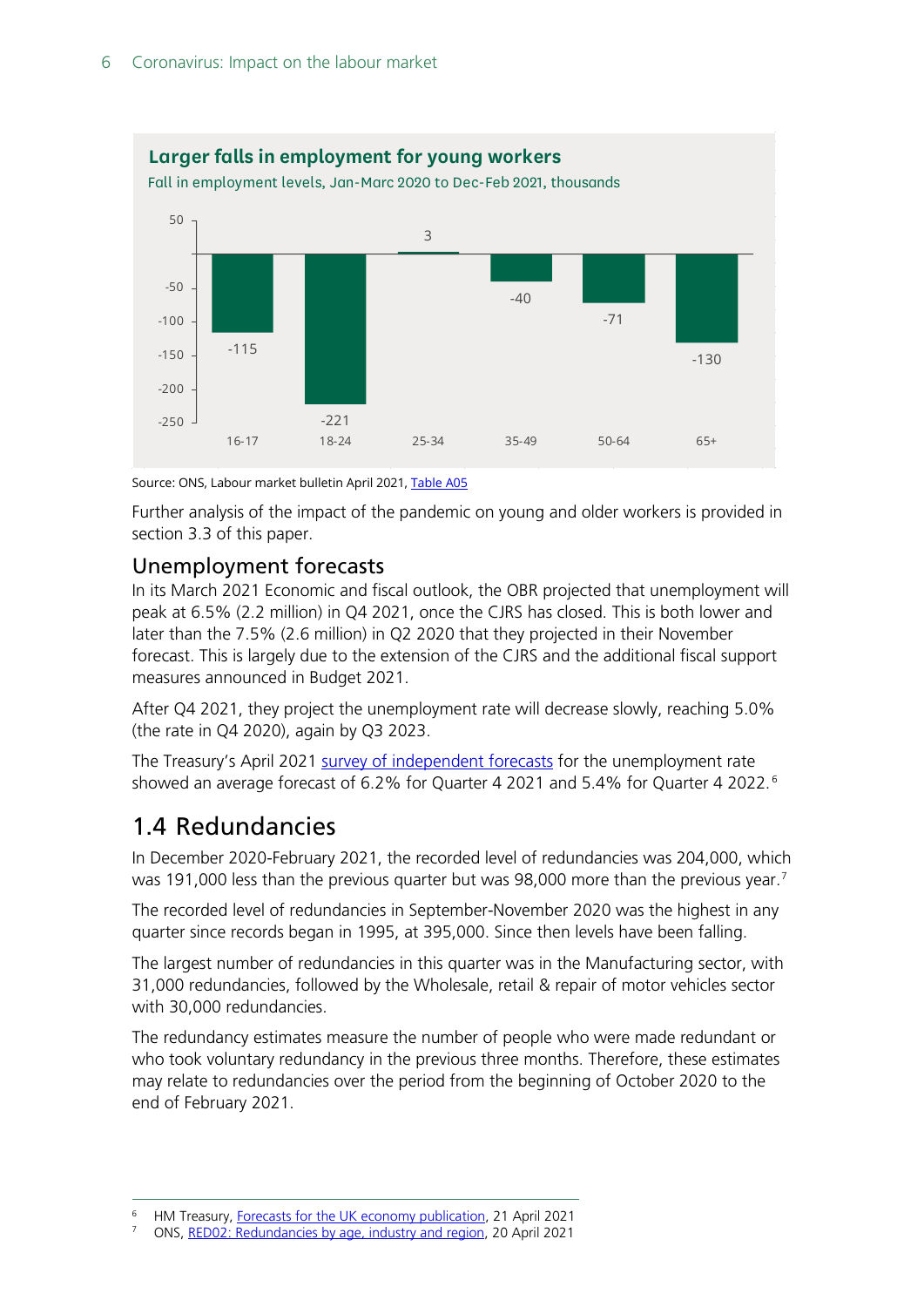### <span id="page-6-0"></span>1.5 Vacancies

One of the earliest indicators of the impact that the pandemic was having on the labour market was a record fall in the number of job vacancies in April-June 2020. The number of vacancies in that 3-month period was at a record low of 343,000 since comparable records began in 2001.

Since then the number of vacancies has been steadily recovering. In January-March 2021, there were 607,000 job vacancies, 18,000 higher than the previous quarter. Despite this the number of vacancies remains well below levels seen pre-pandemic, with 178,000 fewer vacancies than in January-March 2020. [8](#page-6-4)

In December 2020-February 2021 there were 2.8 unemployed people per every job vacancy, up from 1.7 unemployed people per vacancy in January-March 2020.

## <span id="page-6-1"></span>1.6 Working hours

Another early indicator of labour market impact was a fall in working hours as millions of people were furloughed after the introduction of the job retention scheme in April 2020. The total number of hours worked fell to 842 million hours in April-June, its lowest level since 1[9](#page-6-5)94.<sup>9</sup>

The total number of weekly hours worked in the three months to February 2021 fell by 20 million hours compared to the previous quarter, likely a result of the January 2021 lockdown. 92 million fewer hours were worked in December 2020-February 2021 than were worked in the same quarter a year previously.

The average weekly hours worked in December 2020-February 2021 was 29.6 hours, down from 30.1 hours in the previous quarter and from 31.8 hours from the previous year.

## <span id="page-6-2"></span>1.7 Earnings

Earnings growth fell and briefly became negative during the first lockdown, in part due to many furloughed workers receiving only 80% of their usual wages. However, since then real pay has been growing quickly. This is in stark contrast to what happened to earnings after the financial crisis, when real earnings growth turned negative and took more than a decade to return to pre-crisis levels.[10](#page-6-6)

In the three months to February 2021, annual growth in pay is estimated to be 3.9% including bonuses and 3.8% excluding bonuses, after adjusting for inflation.<sup>[11](#page-6-7)</sup>

While this growth may seem like a positive sign of a recovering labour market, the ONS point out that it is likely to be partly due to compositional effects. Lower paid workers are more likely to lose their jobs, so the average person still in work is higher paid.

## <span id="page-6-3"></span>1.8 People claiming unemployment benefits

In April, the ONS published March 2021 figures for the number of people claiming unemployment related benefits (**the unadjusted claimant count**). This is a useful data

ONS, [Vacancies and jobs in the UK: April](https://www.ons.gov.uk/employmentandlabourmarket/peopleinwork/employmentandemployeetypes/bulletins/jobsandvacanciesintheuk/april2021) 2021, 20 April 2021

<span id="page-6-5"></span><span id="page-6-4"></span><sup>9</sup> ONS, [HOUR01 SA: Actual weekly hours worked \(seasonally adjusted\),](https://www.ons.gov.uk/employmentandlabourmarket/peopleinwork/earningsandworkinghours/datasets/actualweeklyhoursworkedseasonallyadjustedhour01sa) 20 April 2021

<sup>&</sup>lt;sup>10</sup> Resolution Foundation, **Earnings Outlook Q1 2021**, 22 March 2021

<span id="page-6-7"></span><span id="page-6-6"></span><sup>11</sup> ONS, [Average weekly earnings in Great Britain: April 2021,](https://www.ons.gov.uk/employmentandlabourmarket/peopleinwork/employmentandemployeetypes/bulletins/averageweeklyearningsingreatbritain/april2021) 20 April 2021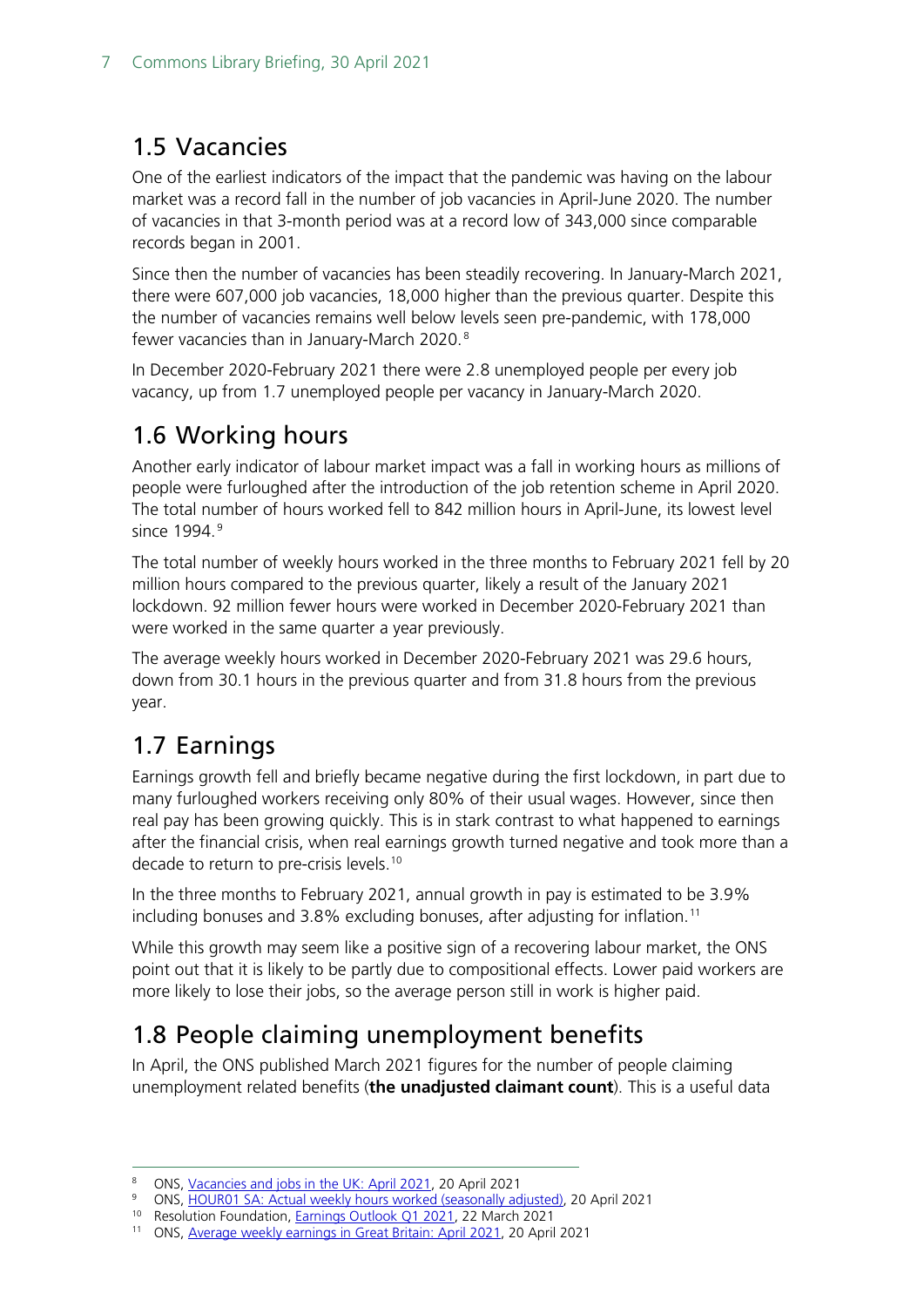source for tracking changes in the labour market, although many of those who have started to claim may not be unemployed (see box below).<sup>[12](#page-7-0)</sup>

In March 2021, 2.67 million people claimed unemployment related benefits, which was a small increase from February. Since March 2020, when the lockdown began, the claimant count has increased by 1.4 million. However, as shown in the chart below, the most significant increase was between March and May, and since then the claimant count has remained relatively stable.



Source: ONS[, Claimant count,](https://www.ons.gov.uk/employmentandlabourmarket/peoplenotinwork/outofworkbenefits/datasets/claimantcountcla01) April 2021

Constituency level claimant count figures are published in the library briefing [People](https://commonslibrary.parliament.uk/research-briefings/cbp-8748/)  [claiming unemployment benefits by constituency.](https://commonslibrary.parliament.uk/research-briefings/cbp-8748/)

#### **Why is the claimant count so different from the unemployment rate?**

Usually, trends in the number of people claiming unemployment benefits in the UK closely follow trends in unemployment. But since the coronavirus pandemic began, we have seen sharp increases in the claimant count while the unemployment rate has hardly moved at all.

This suggests that people who do not classify themselves as unemployed may be claiming unemployment related benefits. This may be because:

- They have a job but are temporarily away from work due to the pandemic. The [ONS](https://blog.ons.gov.uk/2020/07/16/a-covid-19-conundrum-why-are-nearly-half-a-million-employees-not-being-paid/) pointed out that almost half a million people were employed but not earning in May.
- They are in employment but are also able to claim unemployment benefits. People in employment can claim unemployment related benefits if their income is below a set threshold, and the job retention scheme and a reduction in working hours means this group has grown.
- They are temporarily inactive, and so are not actively looking for work.

<span id="page-7-0"></span>In their report **The truth will out (July 2020)** the Resolution Foundation have estimated that **only around half** of the Claimant Count rise relates to those newly out of work. The report provides detailed analysis of why these figures are different and concludes that neither are accurate representations of current unemployment levels.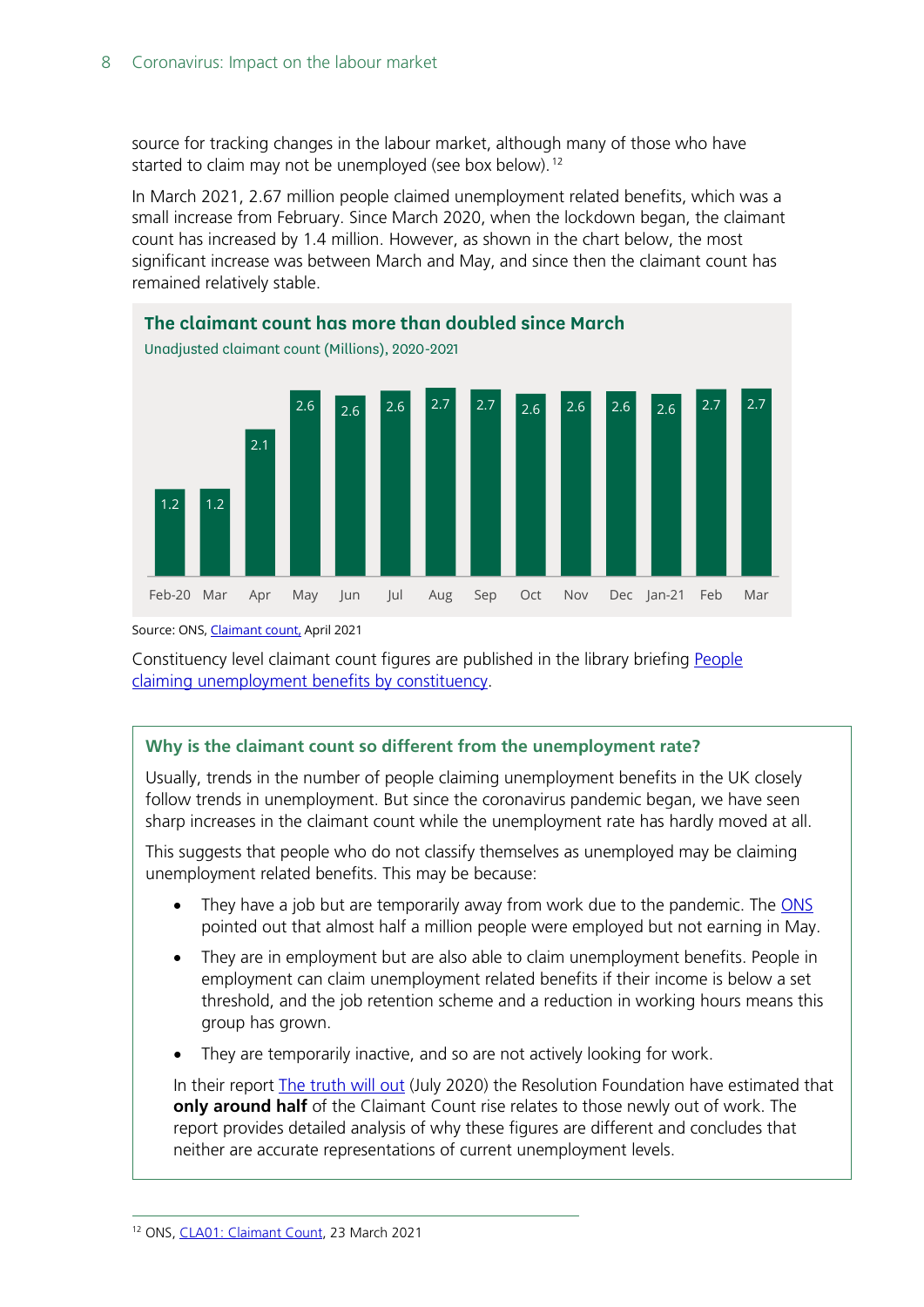## <span id="page-8-0"></span>2. Job support schemes

This section provides the latest headline statistics for the Self-Employment Income Support Scheme and the Coronavirus Job Retention Scheme.

Further statistics on the support provided for businesses during the coronavirus pandemic, are provided in the library briefing, [Coronavirus business support schemes: statistics.](https://commonslibrary.parliament.uk/research-briefings/cbp-8938/)

## <span id="page-8-1"></span>2.1 Self-employed Income Support Scheme (SEISS)

### <span id="page-8-2"></span>Tranche 1

On 13 May 2020, the first tranche of the [Self-Employment Income Support Scheme](https://www.gov.uk/government/news/applications-for-self-employment-income-support-scheme-open-early) (SEISS) opened to applications, and closed on 13 July. By midnight on 19 July 2020, 2.7 million claims had been made under the scheme.<sup>[13](#page-8-5)</sup>

| <b>Self-Employment Income Support</b><br>Scheme (SEISS) |             |  |  |  |
|---------------------------------------------------------|-------------|--|--|--|
| Tranche 1 of the scheme opened on the 13 May<br>2020    |             |  |  |  |
| By midnight on 19 July                                  |             |  |  |  |
| Total number of claims                                  | 2.7 million |  |  |  |

Total amount claimed  $(E)$   $E7.8$  billion

Tranche 1 paid taxable grants worth 80% of average monthly trading profit for a 3 month period, worth up to £7,500 in total.

**Source** Gov.uk, **HMRC** coronavirus (COVID-19) statistics

### <span id="page-8-3"></span>Tranche 2

The second tranche of the SEISS opened for applicants on the 17 August 2020. By midnight on the 15 November, **2.4 million** claims had been made.

| <b>Self-Employment Income Support</b>                   |              |  |
|---------------------------------------------------------|--------------|--|
| <b>Scheme (SEISS)</b>                                   |              |  |
| Tranche 2 of the scheme opened on the 17<br>August 2020 |              |  |
| By midnight on 15 November 2020                         |              |  |
| Total number of claims                                  | 2.4 million  |  |
| Total amount claimed (£)                                | £5.9 billion |  |

Tranche 2 of the **SEISS** paid cash grants worth 70% of average monthly profit, over a threemonth period, capped at £6,570 in total.

**Source** Gov.uk, [HMRC coronavirus \(COVID-19\) statistics](https://www.gov.uk/government/collections/hmrc-coronavirus-covid-19-statistics)

### <span id="page-8-4"></span>Tranche 3

The Government [announced an extension to the SEISS](https://www.gov.uk/government/speeches/chancellor-of-the-exchequer-rishi-sunak-on-the-winter-economy-plan) on the 24 September, to cover the six months up to the end of April 2021. The Extension would be made in two taxable grants – first to cover November to January, second to cover February to April.

Claims opened on the 30 November 2020. By midnight on the 31 January, 2.2 million claims had been made.

<span id="page-8-5"></span><sup>13</sup> Gov.uk, [HMRC coronavirus \(COVID-19\) statistics,](https://www.gov.uk/government/collections/hmrc-coronavirus-covid-19-statistics) 25 March 2021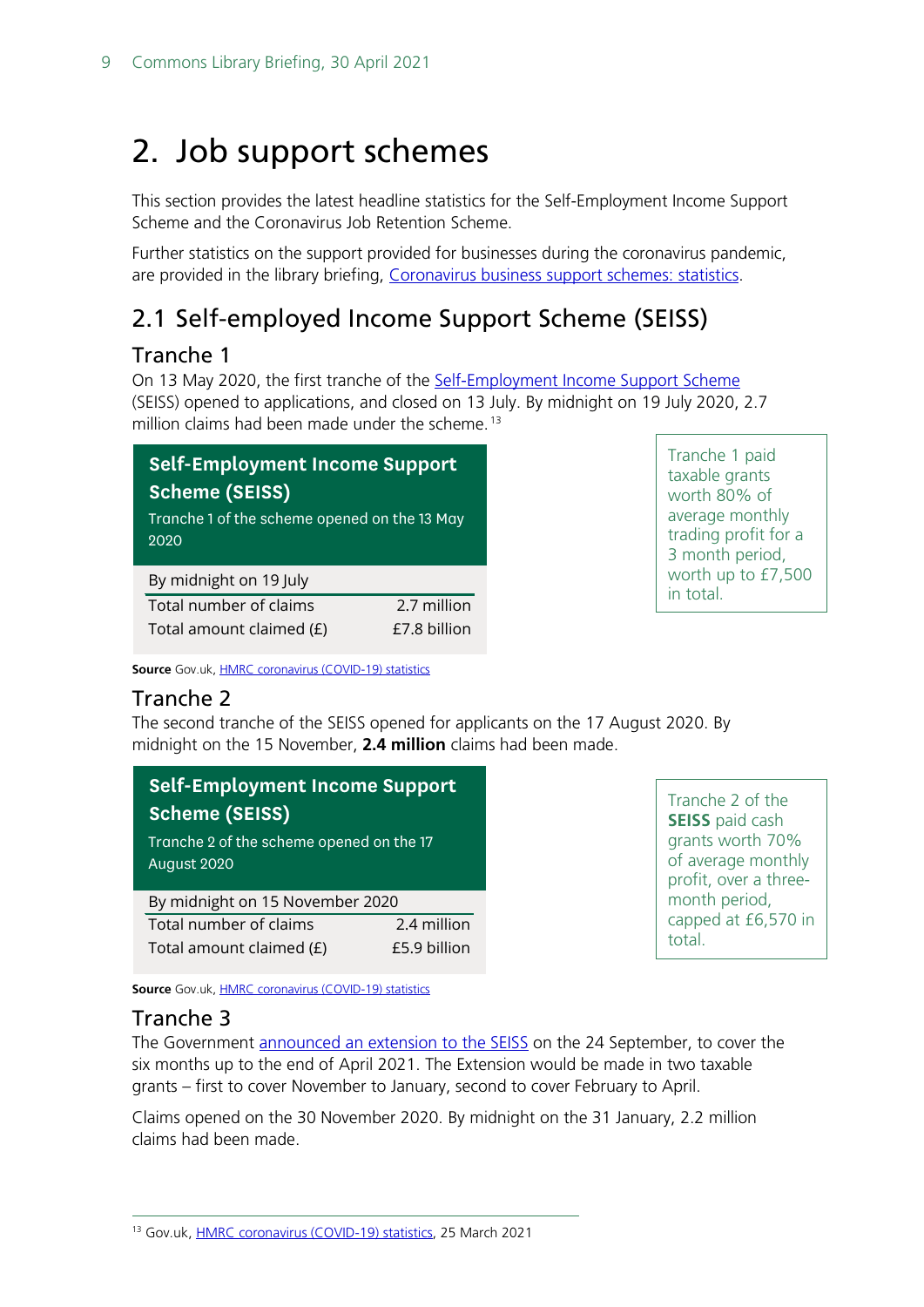| <b>Self Employment Income Support</b>                     |              |  |  |  |
|-----------------------------------------------------------|--------------|--|--|--|
| <b>Scheme (SEISS)</b>                                     |              |  |  |  |
| Tranche 3 of the scheme opened on the 30<br>November 2020 |              |  |  |  |
| By midnight on 31 January 2021                            |              |  |  |  |
| Total number of claims                                    | 2.2 million  |  |  |  |
| Total amount claimed (£)                                  | £6.2 billion |  |  |  |

**Source** Gov.uk, **HMRC** coronavirus (COVID-19) statistics

More information on the SEISS can be found in the Library briefing, [Coronavirus: Self-](https://commonslibrary.parliament.uk/research-briefings/cbp-8879/)[Employment Income Support Scheme.](https://commonslibrary.parliament.uk/research-briefings/cbp-8879/)

Constituency level statistics for the SEISS can be found in the look-up attachment of the Library briefing, [Coronavirus business support schemes: statistics.](https://commonslibrary.parliament.uk/research-briefings/cbp-8938/)

## <span id="page-9-0"></span>2.2 Coronavirus Job Retention Scheme (CJRS)

By midnight on 15 March 2021, 11.4 million jobs had been furloughed through the Government's job retention scheme. [14](#page-9-1)

| <b>Coronavirus Job Retention Scheme (CJRS)</b><br>The scheme opened on the 20 April 2020 |               |  |  |  |
|------------------------------------------------------------------------------------------|---------------|--|--|--|
| By midnight on 15 March 2021                                                             |               |  |  |  |
| Number of jobs furloughed                                                                | 11.4 million  |  |  |  |
| Number of employers furloughing                                                          | 1.3 million   |  |  |  |
| Total claimed (£)                                                                        | £57.7 billion |  |  |  |

At time of publishing, the CJRS has been extended to the end of September 2021

**Source** Gov.uk, **HMRC** coronavirus (COVID-19) statistics

**Notes** 'Jobs furloughed' is calculated as the sum of the maximum number of employees furloughed by any PAYE scheme across all claims by that scheme.

'Employers furloughing is calculated by counting the number of CJRS claims from distinct PAYE schemes on employer reference (where the PAYE scheme reference is a proxy for a single employer).

The number of jobs furloughed per day grew sharply in November to 4.0 million at 31 December. The employments furloughed increased further in January to 4.9 million employments furloughed on 31 January following the introduction of tighter national restrictions. Further analysis of CJRS statistics can be found in the Library briefing, [Coronavirus Job Retention Scheme: statistics.](https://commonslibrary.parliament.uk/research-briefings/cbp-9152/)

The furlough scheme has been extended until September 2021. Under the extension, employees will receive 80% of their current salary for hours not worked up to a maximum of £2,500. Employers will only have to contribute national insurance and pension costs. The employer contributions are set to change in July 2021. More information on this can be found in the Library insight, [The furlough scheme: One year on.](https://commonslibrary.parliament.uk/the-furlough-scheme-one-year-on/)

More information on the Job Retention Scheme can be found in the Library briefing, [FAQs: Coronavirus Job Retention Scheme.](https://commonslibrary.parliament.uk/research-briefings/cbp-8880/)

<span id="page-9-1"></span><sup>14</sup> Gov.uk, [HMRC coronavirus \(COVID-19\) statistics,](https://www.gov.uk/government/collections/hmrc-coronavirus-covid-19-statistics) 25 March 2021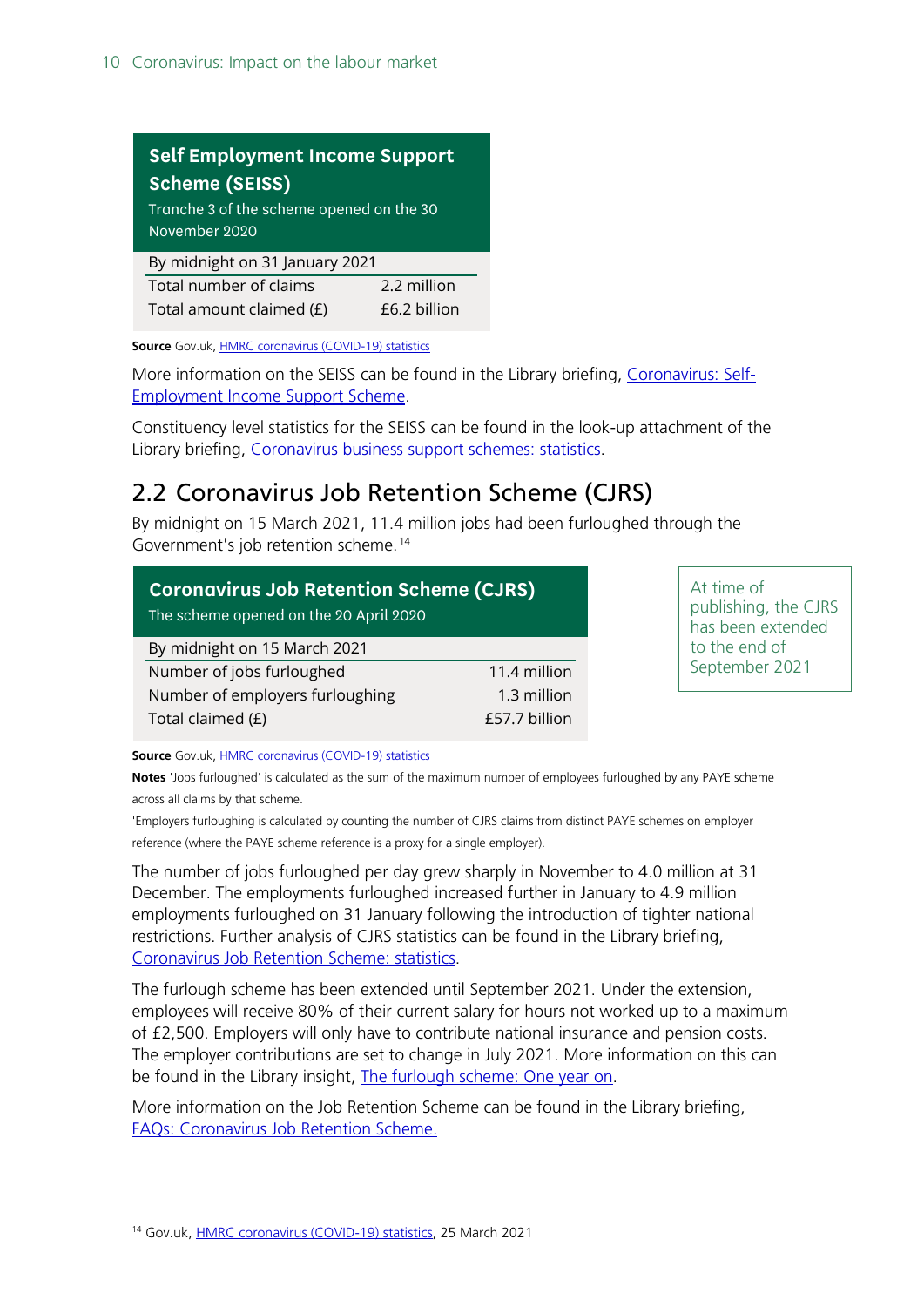## <span id="page-10-0"></span>3. Most affected workers

Analysis produced to date suggests that workers who are from an ethnic minority group, women, young and older workers, low paid workers, and disabled workers have been most negatively impacted economically by the coronavirus outbreak. For more information on workers disproportionally affected by coronavirus, please see the Library insight, [Coronavirus: Which workers are economically impacted?](https://commonslibrary.parliament.uk/economy-business/work-incomes/coronavirus-which-workers-are-economically-impacted/)

### <span id="page-10-1"></span>3.1 Workers from minority ethnic groups

The sectors most affected by the coronavirus pandemic, or 'shut down sectors' have a higher than average proportion of workers from a minority ethnic group. [15](#page-10-2) 15% of workers in the shut-down sectors the IFS outlines are from a minority ethnic group, compared to 12% of all workers. Workers from a minority ethnic group make up 28% of the vulnerable jobs in the transport sector and 16% of the vulnerable jobs in the accommodation and food service sector. [16](#page-10-3)

The Resolution Foundation finds that as of May 2020, Bangladeshi adults in work before the crisis were much more likely to have left employment altogether, while Black African adults were most likely to be working fewer hours and earnings less in May 2020, and least likely to have been furloughed.<sup>[17](#page-10-4)</sup>

Note that these figures come from a small sample and should be treated as estimates.



NOTES: Categories defined exclusively, Receipt of JRS/SEISS takes priority. Based on separate questions on employment status, earnings, and hours worked in previous week and before the crisis. Sample base size greater than 50 for all ethnicity categories. SOURCE: ISER, Understanding Society coronavirus survey.

A survey by the Runnymede Trust found that only 35% of people from an ethnic minority said they had not been affected financially by the coronavirus pandemic, compared to 54% of people from a White ethnic group. They find that 43% of people from a

<sup>&</sup>lt;sup>15</sup> Reliable data for more specific ethnic groups is not available because of small survey samples.

<span id="page-10-4"></span><span id="page-10-3"></span><span id="page-10-2"></span><sup>&</sup>lt;sup>16</sup> Library analysis of the *Labour Force Survey, 2019 Q4*, usin[g IFS](https://www.ifs.org.uk/publications/14791) definition of vulnerable sectors.

<sup>17</sup> Resolution Foundation[, The Living Standards Audit 2020,](https://www.resolutionfoundation.org/publications/the-living-standards-audit-2020/) 21 July 2020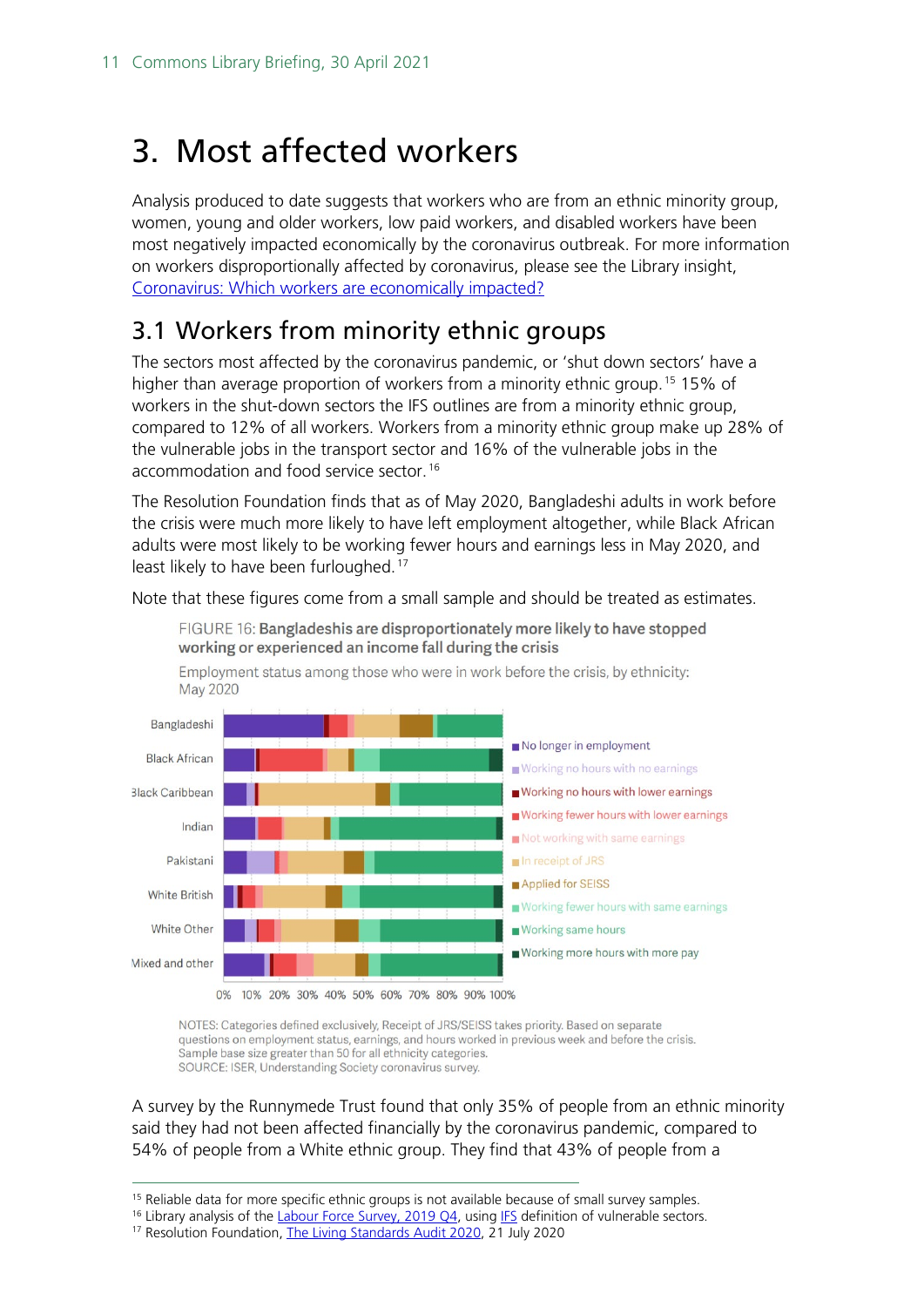Bangladeshi ethnic group and 38% of a Black African group the loss of some income, as shown in the chart below.<sup>[18](#page-11-1)</sup>



Figure 8: Loss of income since coronavirus outbreak by ethnicity (%)

In July-September 2020, unemployment levels for people from a BAME background increased by 49,000, and by 281,000 for people from a White background from the same period in 2019. [19](#page-11-2) For analysis on official statistics on unemployment by ethnicity, please see the Library briefing, [Unemployment by ethnic background.](https://commonslibrary.parliament.uk/research-briefings/sn06385/)

## <span id="page-11-0"></span>3.2 Women

Library paper [Women and the Economy](https://commonslibrary.parliament.uk/research-briefings/sn06838/) provides more analysis of the impact of the coronavirus pandemic on women.

In 2019, 57% of workers in sectors now shut down by the coronavirus were women, compared to a workforce average of 48%.<sup>[20](#page-11-3)</sup>

Women were about one third more likely to work in a sector that was shut down by coronavirus than men: one in six (17%) female employees were in such sectors, compared to one in seven (13%) male employees.<sup>[21](#page-11-4)</sup>

According to the IFS, mothers are 1.5 times more likely than fathers to have lost their job or quit since the start of the lockdown and are also more likely to have been furloughed. Mothers who were in paid work in February are 9 percentage points less likely to be currently working for pay than fathers. [22](#page-11-5)

The Women's Budget group found that women are more likely to be in the categories disproportionately affected by the pandemic – women make up 69% of low earners, 54% of temporary employees, 54% of workers on zero-hours contracts, and 59% of part-time self-employment.<sup>[23](#page-11-6)</sup>

<span id="page-11-1"></span><sup>&</sup>lt;sup>18</sup> Runnymede Trust, Over-Exposed and Under-Protected, The Devastating Impact of COVID-19 on Black and [Minority Ethnic Communities in Great Britain,](https://www.runnymedetrust.org/projects-and-publications/employment-3/overexposed-and-underprotected-covid-19s-impact-on-bme-communities.html) August 2020

<span id="page-11-2"></span><sup>&</sup>lt;sup>19</sup> ONS[, A09: Labour market status by ethnic group,](https://www.ons.gov.uk/employmentandlabourmarket/peopleinwork/employmentandemployeetypes/datasets/labourmarketstatusbyethnicgroupa09) November 2020

<span id="page-11-3"></span><sup>&</sup>lt;sup>20</sup> Library analysis of th[e Labour Force Survey, 2019 Q4,](https://www.ons.gov.uk/surveys/informationforhouseholdsandindividuals/householdandindividualsurveys/labourforcesurvey) usin[g IFS](https://www.ifs.org.uk/publications/14791) definition of vulnerable sectors.

<span id="page-11-4"></span><sup>&</sup>lt;sup>21</sup> Institute for Fiscal Studies, Sector shutdowns during the coronavirus crisis: which workers are most [exposed?,](https://www.ifs.org.uk/publications/14791) 6 April 2020.

<span id="page-11-5"></span><sup>&</sup>lt;sup>22</sup> Institute for Fiscal Studies, How are mothers [and fathers balancing work and family under lockdown?,](https://www.ifs.org.uk/publications/14860) 27 May 2020.

<span id="page-11-6"></span><sup>&</sup>lt;sup>23</sup> Women's Budget Group, *Crises Collide, Women and Covid-19*, 9 April 2020.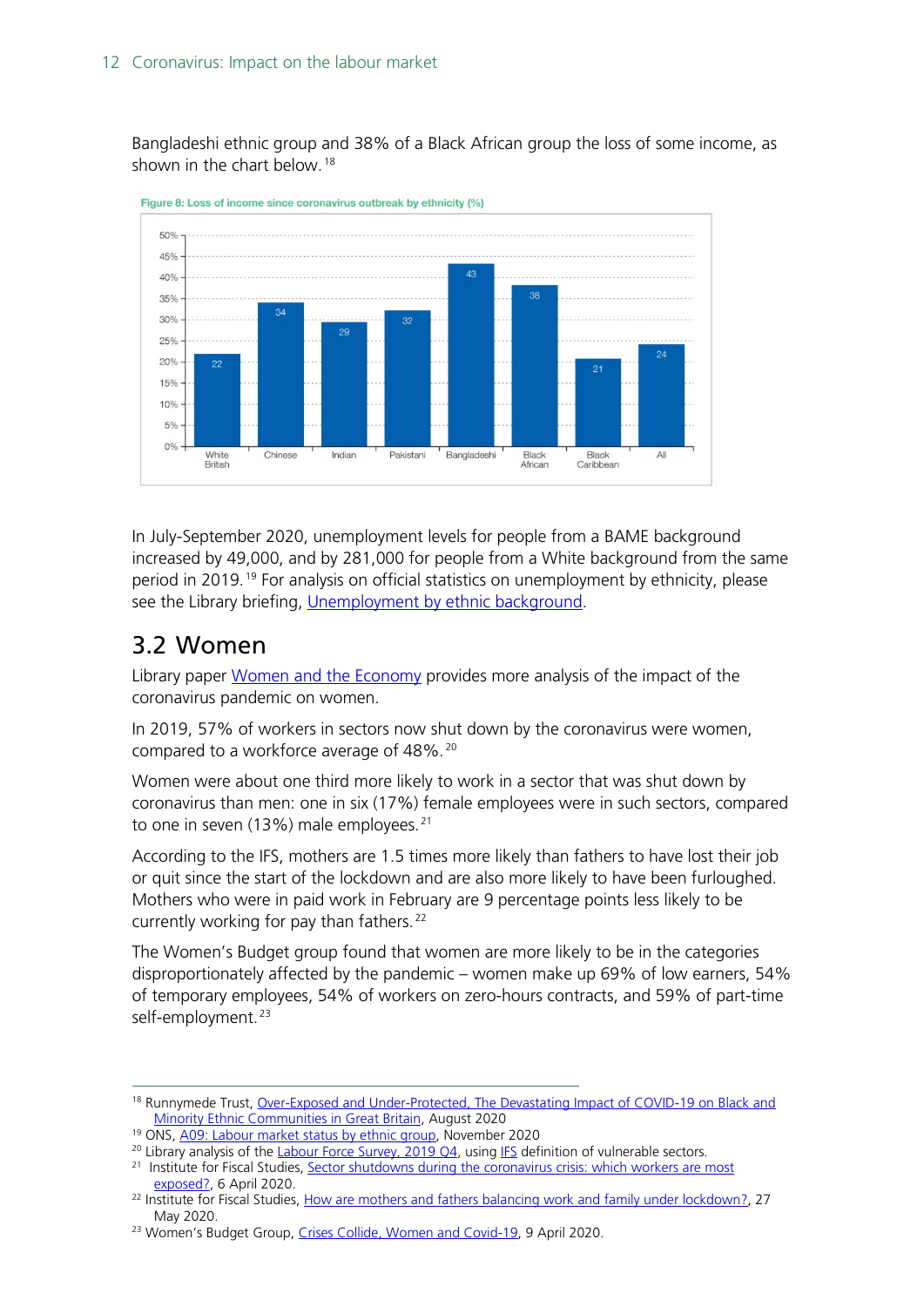A poll commissioned by the Fawcett Society and other women's equality groups found that in November and December 2020, 15% of mothers report they would have to take unpaid leave due to school closures or a sick child, compared to 8% of fathers.<sup>[24](#page-12-2)</sup>

### <span id="page-12-0"></span>3.3 Young and older workers

The youngest and oldest workers are most likely to have been furloughed and more likely to be out of work.

Employees aged under 30 and 65+ were more likely to have been furloughed in the March-June period, or to be out of work in June. Average hours worked fell between 2019 Q4 and 2020 Q2 by around a third for the very youngest (aged under 22) and oldest (aged 65+), compared to 15-20% for those in their 30s and 40s.  $25$ 



**Nearly half of workers in shut down sectors are under 35**

#### <span id="page-12-1"></span>Young workers

Library analysis of the Labour Force Survey shows that of the workers in the shut-down sectors outlined by the IFS, nearly half are under 35. According to the IFS, employees aged under 25 were about two and a half times as likely to work in a sector that is now shut down as other employees. [26](#page-12-4)

The IFS find that those under 25 are more exposed to jobs that cannot be worked from home, these difference across age groups are larger for those with GCSE qualifications or less. [27](#page-12-5)

The IFS find that coronavirus is also likely to disrupt career progression for those early in their career. Early career wage growth is driven by workers moving into higher-paying occupations and because of reductions in vacancy postings and increases in layoffs, this has become much more difficult.<sup>[28](#page-12-6)</sup> The Resolution Foundation suggests that many graduates will delay their entry into the labour market by staying in education.<sup>[29](#page-12-7)</sup>

Source[: Labour Force Survey,](https://ukdataservice.ac.uk/) Q1 2020

<span id="page-12-2"></span><sup>&</sup>lt;sup>24</sup> Fawcett Society, Mothers on the lowest incomes are eight times more at risk of losing their job due to [school closures in the UK,](https://www.fawcettsociety.org.uk/news/mothers-on-the-lowest-incomes-eight-times-more-at-risk-of-losing-their-job-due-to-school-closures-in-the-uk) 8 January 2021

<span id="page-12-3"></span><sup>&</sup>lt;sup>25</sup> Resolution Foundation[, An intergenerational audit for the UK 2020,](https://www.resolutionfoundation.org/publications/intergenerational-audit-uk-2020/) 7 October 2020.

<span id="page-12-4"></span><sup>&</sup>lt;sup>26</sup> Institute for Fiscal Studies, Sector shutdowns during the coronavirus crisis: which workers are most [exposed?,](https://www.ifs.org.uk/publications/14791) 6 April 2020.

<span id="page-12-5"></span><sup>&</sup>lt;sup>27</sup> Institute for Fiscal Studies, *Covid-19: the impacts of the pandemic on inequality*, 11 June 2020.

<sup>&</sup>lt;sup>28</sup> Institute for Fiscal Studies, [COVID-19 and the career prospects of young people,](https://www.ifs.org.uk/publications/14914) 03 July 2020.

<span id="page-12-7"></span><span id="page-12-6"></span><sup>29</sup> Resolution Foundation[, An intergenerational audit for the UK 2020,](https://www.resolutionfoundation.org/publications/intergenerational-audit-uk-2020/) 7 October 2020.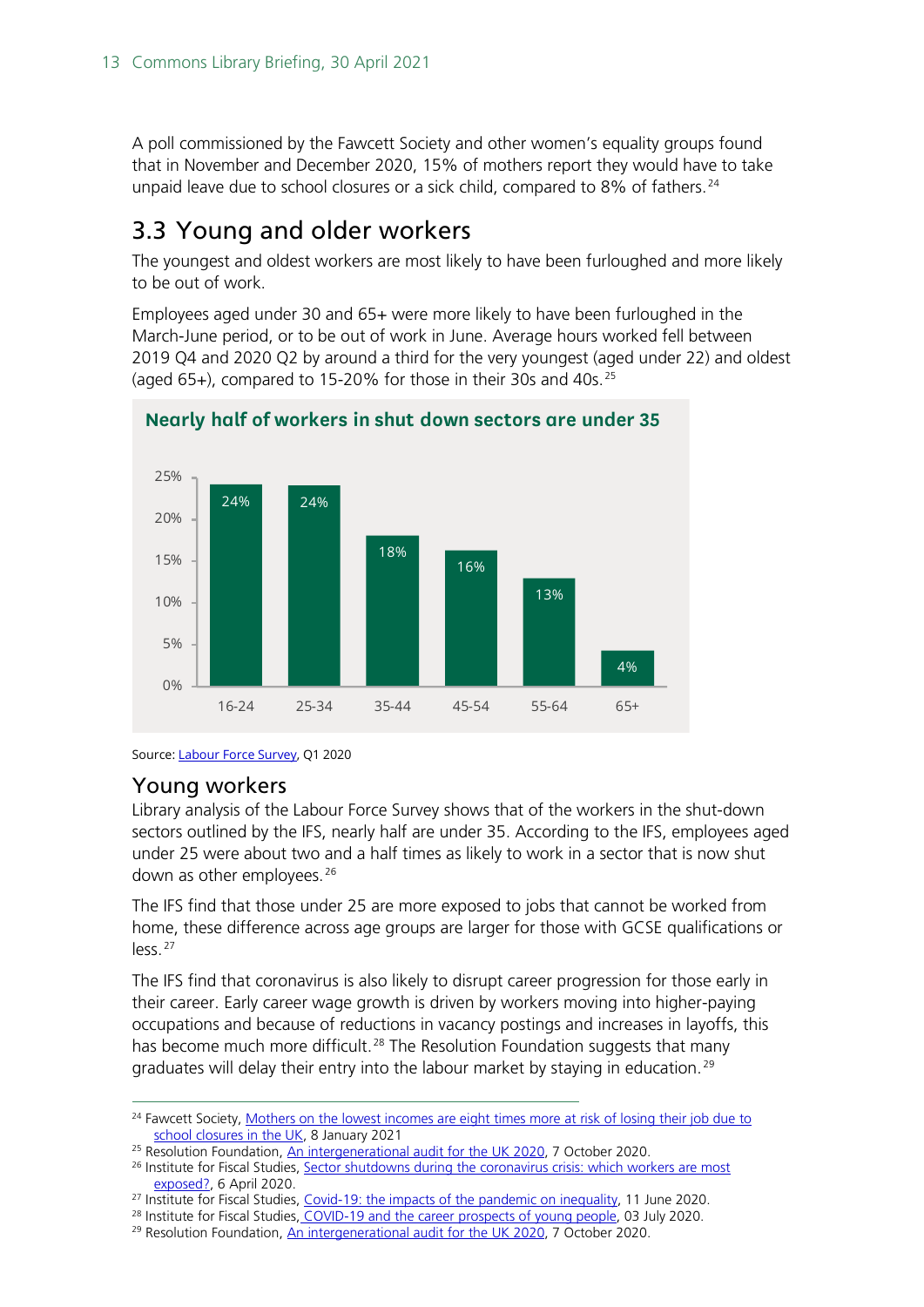### <span id="page-13-0"></span>Older workers

6% of those aged 66-70 and 11% of those aged 71+ who were working immediately before the crisis are now retired, half of whom were not planning to do so anyway.<sup>[30](#page-13-3)</sup>

Another IFS report found that nearly a quarter of employees aged 54 and over were on furlough in June-July, and among those working, a fifth were working fewer hours. Among the self-employed in the same age group, a third were not working.<sup>[31](#page-13-4)</sup>

The Centre for Ageing Better's analysis of ONS data finds that only around 35% of workers aged 50+ are reemployed after a redundancy in the UK in 2019, compared to an overall average of 49%. [32](#page-13-5)

### <span id="page-13-1"></span>3.4 Low paid workers

Median weekly wages in the most vulnerable sectors are among the lowest in the economy. [33](#page-13-6) The Low Pay Commission find that minimum wage workers are more likely to work in affected sectors, particularly hospitality and non-essential retail. In 2019, more than 800,000 workers paid at or below the minimum wage worked in the most affected sectors, and 18% of these sectors were paid the minimum wage.<sup>[34](#page-13-7)</sup>

The Resolution Foundation estimates that the median weekly pay for a worker in a shutdown sector is £348, compared to £707 a week for workers they calculate can work from home. [35](#page-13-8) The IFS found that one third of employees in the bottom 10% of earners work in shut down sectors, compared to 5% in the top 10%. [36](#page-13-9)

The IFS estimate that excluding key workers, 80% of people in the bottom tenth of the earnings distribution are either in a shutdown sector or are unlikely to be able to do their job from home, compared to 25% of the highest earning tenth. <sup>[37](#page-13-10)</sup>

ONS figures show that less than 10% of the bottom half of earners say they can work from home. [38](#page-13-11)

## <span id="page-13-2"></span>3.5 Disabled workers

Before the coronavirus outbreak, disabled people had an employment rate 28.6 percentage points lower than that of people without disabilities. This difference is often referred to as the disability employment gap.  $39$ 

15% of workers in shut down sectors are disabled (as defined by the Equality Act 2010), about the same as the total workforce average of 14%. Disabled workers make up 17% of vulnerable jobs in the retail sector. [40](#page-13-13)

People Management reports that 71% of disabled people in employment in March this year were affected by the pandemic, through a loss of income, being furloughed, or being

<span id="page-13-3"></span><sup>&</sup>lt;sup>30</sup> Institute for Fiscal Studies, *The coronavirus pandemic and older workers*, 30 September 2020.

<span id="page-13-4"></span><sup>&</sup>lt;sup>31</sup> Institute for Fiscal Studies, *The coronavirus pandemic and older workers*, 20 September 2020.

<span id="page-13-5"></span><sup>&</sup>lt;sup>32</sup> Centre for Ageing Better, **State of Ageing in 2020**, 2020.

<span id="page-13-6"></span><sup>33</sup> ONS[, Annual Survey of Hours and Earnings,](https://www.ons.gov.uk/employmentandlabourmarket/peopleinwork/earningsandworkinghours/bulletins/annualsurveyofhoursandearnings/2019) 2019.

<span id="page-13-7"></span><sup>&</sup>lt;sup>34</sup> [Low Pay Commission 2020 Report,](https://www.gov.uk/government/publications/low-pay-commission-report-2020) 9 December 2020.

<span id="page-13-8"></span><sup>&</sup>lt;sup>35</sup> Resolution Foundation, Risky business, Economic impacts of the coronavirus crisis on different groups of [workers,](https://www.resolutionfoundation.org/publications/risky-business/) 28 April 2020.

<span id="page-13-9"></span><sup>36</sup> Institute for Fiscal Studies, Sector shutdowns during the coronavirus crisis: which workers are most [exposed?,](https://www.ifs.org.uk/publications/14791) 6 April 2020.

<span id="page-13-10"></span><sup>&</sup>lt;sup>37</sup> Institute for Fiscal Studies[, Covid-19: the impacts of the pandemic on inequality,](https://www.ifs.org.uk/publications/14879) 11 Jun 2020.

<span id="page-13-11"></span><sup>&</sup>lt;sup>38</sup> Resolution Foundation[, The economic effects of coronavirus in the UK,](https://www.resolutionfoundation.org/publications/the-economic-effects-of-coronavirus-in-the-uk/?utm_source=RF+Mailing+List&utm_campaign=054869a3ee-CORONAVIRUS&utm_medium=email&utm_term=0_c0e8a99f92-054869a3ee-313036597&mc_cid=054869a3ee&mc_eid=7313c218df) 10 April 2020.

<span id="page-13-12"></span><sup>&</sup>lt;sup>39</sup> ONS, Labour market bulletin, July-September 2019. See also Library paper People with disabilities in [employment,](https://commonslibrary.parliament.uk/research-briefings/cbp-7540/) January 2020.

<span id="page-13-13"></span><sup>&</sup>lt;sup>40</sup> Library analysis of the *[Labour Force Survey, 2019](https://www.ons.gov.uk/surveys/informationforhouseholdsandindividuals/householdandindividualsurveys/labourforcesurvey) Q4*, usin[g IFS](https://www.ifs.org.uk/publications/14791) definition of vulnerable sectors.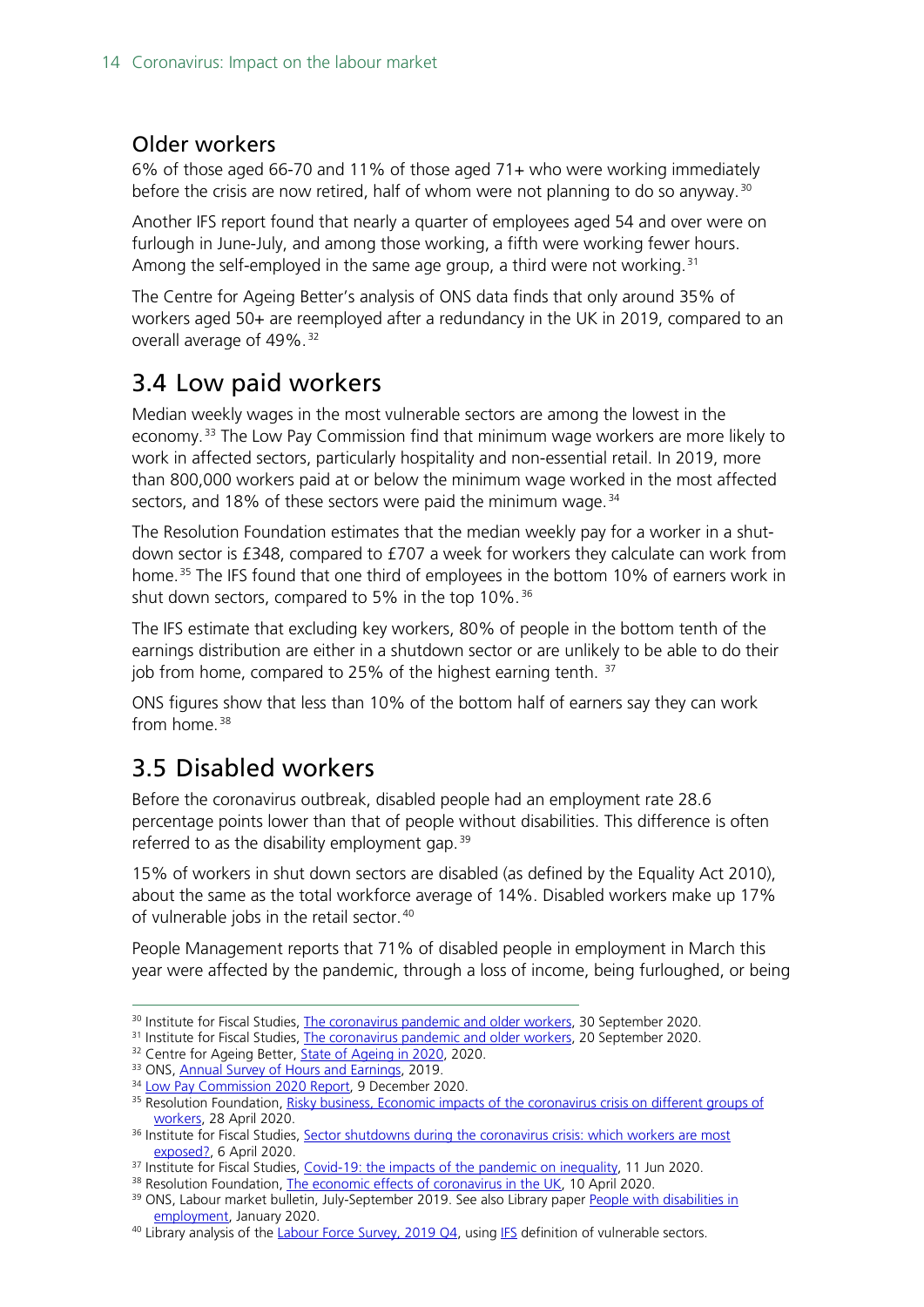made redundant. This increased to 84% among 18-24 year olds. 48% of those surveyed said the coronavirus pandemic had affected their future earnings.<sup>[41](#page-14-0)</sup>

Disability groups have raised concerns about the impact the outbreak will have on disabled people in work. In a submission to the Work and Pensions Committee for the [DWP's response to the coronavirus outbreak](https://committees.parliament.uk/work/130/dwps-response-to-the-coronavirus-outbreak/) inquiry, Disabled People Against Cuts noted that disabled workers have reported difficulties getting access to workplace adjustments and equipment to enable them to work from home. This places disabled workers at a considerable disadvantage. [42](#page-14-1)

<span id="page-14-0"></span><sup>41</sup> People Management, [Disabled workers facing coronavirus 'jobs crisis', survey shows,](https://www.peoplemanagement.co.uk/news/articles/disabled-workers-facing-a-coronavirus-jobs-crisis) 27 October 2020

<span id="page-14-1"></span><sup>42</sup> [Disabled people Against Cuts'](https://committees.parliament.uk/work/130/dwps-response-to-the-coronavirus-outbreak/publications/written-evidence/) (DPAG) submission to Work and Pensions Committee inquiry into the DWP's response to the coronavirus outbreak, 23 April 2020.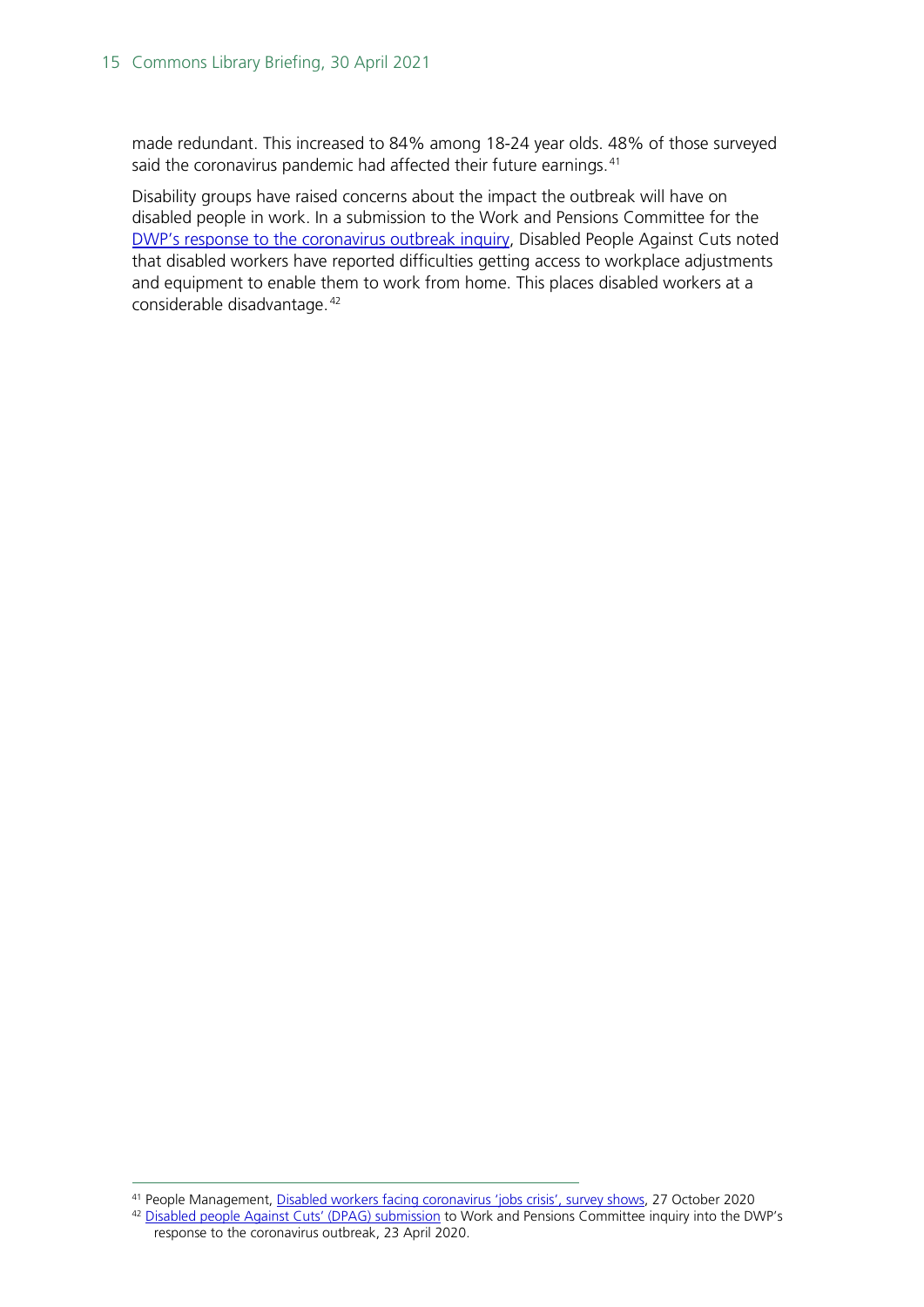## <span id="page-15-0"></span>4. Further Reading

## <span id="page-15-1"></span>4.1 House of Commons Library

#### **This is a fast-moving issue and briefings should be read as correct at the time of publication**

#### **[Coronavirus](https://commonslibrary.parliament.uk/coronavirus/)**

This page provides links to reports from the Commons Library, the Parliamentary Office of Science and Technology (POST) and the Lords Library.

[Coronavirus Job Retention scheme: statistics](https://commonslibrary.parliament.uk/research-briefings/cbp-9152/)

People claiming [unemployment](https://commonslibrary.parliament.uk/research-briefings/cbp-8748/) benefits by constituency

Youth [unemployment](https://commonslibrary.parliament.uk/research-briefings/sn05871/) statistics

[Coronavirus business support schemes: statistics](https://commonslibrary.parliament.uk/research-briefings/cbp-8938/)

[Coronavirus:](https://commonslibrary.parliament.uk/research-briefings/cbp-8847/) Support for businesses

Women and the [economy](https://commonslibrary.parliament.uk/research-briefings/sn06838/)

[Extending furlough via the Coronavirus Job Retention Scheme](https://commonslibrary.parliament.uk/extending-furlough-via-the-coronavirus-job-retention-scheme/)

[Coronavirus: Getting people back into work](https://commonslibrary.parliament.uk/research-briefings/cbp-8965/)

Coronavirus: [Self-Employment](https://commonslibrary.parliament.uk/research-briefings/cbp-8879/) Income Support Scheme

[Coronavirus: Which workers are economically impacted?](https://commonslibrary.parliament.uk/economy-business/work-incomes/coronavirus-which-workers-are-economically-impacted/)

Which ethnic groups are most affected by income [inequality?](https://commonslibrary.parliament.uk/economy-business/work-incomes/income-inequality-by-ethnic-group/)

[FAQs: Coronavirus Job Retention Scheme.](https://commonslibrary.parliament.uk/research-briefings/cbp-8880/)

[Coronavirus:](https://commonslibrary.parliament.uk/social-policy/health/coronavirus-employment-rights-and-sick-pay/) Employment rights and sick pay (update)

[Coronavirus: Latest economic data](https://commonslibrary.parliament.uk/research-briefings/cbp-8878/)

[Coronavirus:](https://commonslibrary.parliament.uk/research-briefings/cbp-8866/) Effect on the economy and public finances

The UK economy: a [dashboard](https://commonslibrary.parliament.uk/economy-business/economy-economy/the-uk-economy/)

## <span id="page-15-2"></span>4.2 Other sources

### Resources from the Office for National Statistics

[Coronavirus and the latest indicators for the UK economy and society](https://www.ons.gov.uk/peoplepopulationandcommunity/healthandsocialcare/conditionsanddiseases/bulletins/coronavirustheukeconomyandsocietyfasterindicators/28january2021) 28 January 2021 | *ONS*

[Coronavirus \(COVID-19\) latest insights](https://www.ons.gov.uk/peoplepopulationandcommunity/healthandsocialcare/conditionsanddiseases/articles/coronaviruscovid19/latestinsights#headlines) 3 February 2021 | *ONS*

[Measuring the labour market during Coronavirus](https://blog.ons.gov.uk/2020/04/20/measuring-the-labour-market-during-coronavirus/?hootPostID=3c33045f828662496843bdd076032734) 20 April 2020 | *ONS*

[Ensuring the best possible information during COVID-19 through safe data collection](https://www.ons.gov.uk/news/statementsandletters/ensuringthebestpossibleinformationduringcovid19throughsafedatacollection) 27 March 2020 | *ONS*

Dataset: [Business Impact of COVID-19 Survey \(BICS\)](https://www.ons.gov.uk/economy/economicoutputandproductivity/output/datasets/businessimpactofcovid19surveybicsresults) 19 November 2020 | *ONS*

### Analysis of the impact of coronavirus on the labour market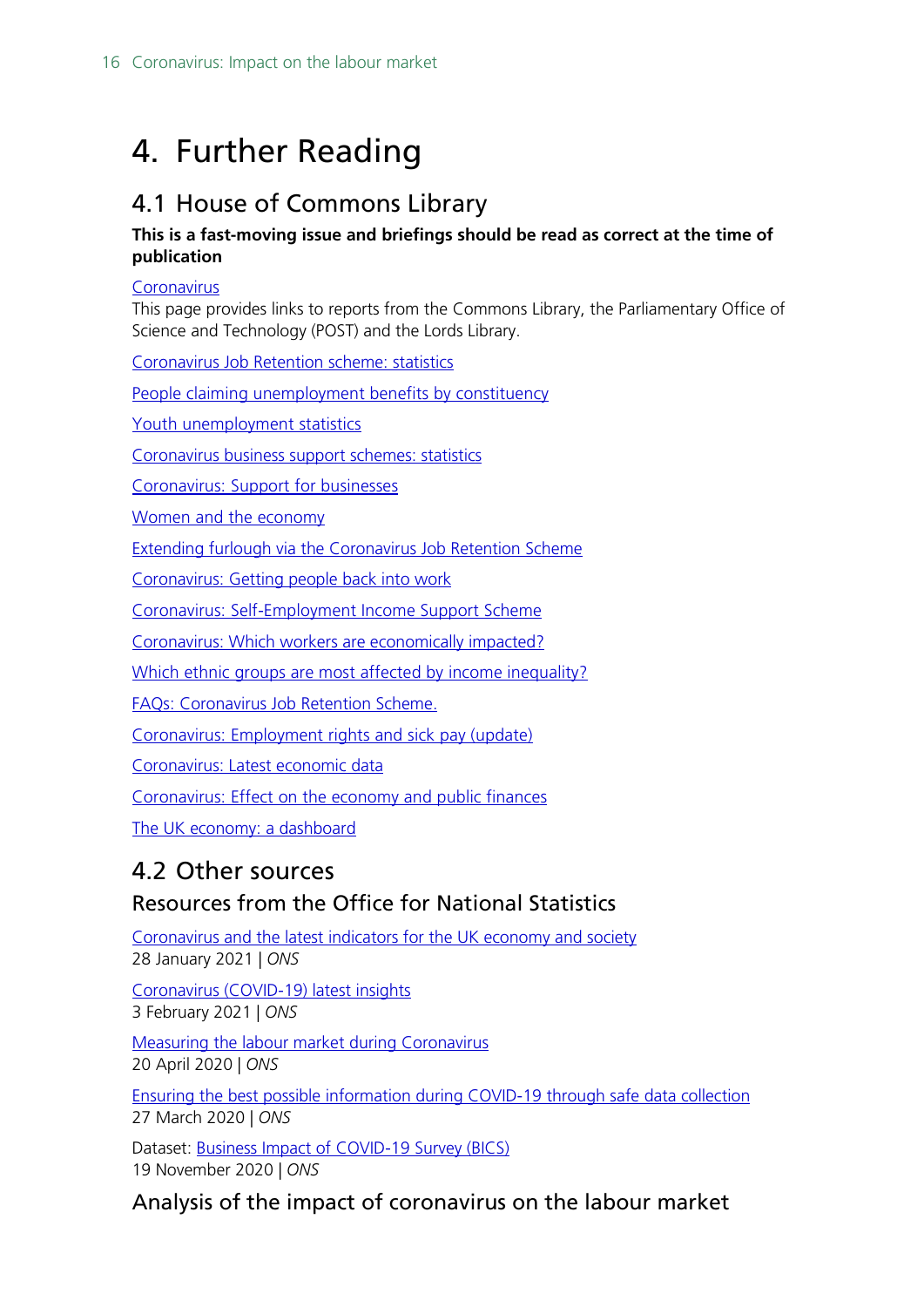[Long Covid in the labour market](https://www.resolutionfoundation.org/publications/long-covid-in-the-labour-market/)

17 Feburary 2021| *Resolution Foundation*

[What does the rise of self-employment tell us about the UK labour market?](https://www.ifs.org.uk/publications?q=&partial_results=1&year_published%5bstart%5d=&year_published%5bend%5d=&author=&page=2) 19 November 2020 | *Institute for Fiscal Studies*

[Wake me up when November ends:](https://www.resolutionfoundation.org/publications/wake-me-up-when-november-ends/) The economic outlook amid Lockdown II 3 November 2020 | *Resolution Foundation*

[Jobs, jobs, jobs:](https://www.resolutionfoundation.org/publications/jobs-jobs-jobs/) Evaluating the effects of the current economic crisis on the UK labour market

27 October 2020 | *Resolution Foundation*

### <span id="page-16-0"></span>Resources on disproportionately affected workers

[Over-Exposed and Under-Protected,](https://www.runnymedetrust.org/projects-and-publications/employment-3/overexposed-and-underprotected-covid-19s-impact-on-bme-communities.html) The Devastating Impact of COVID-19 on Black and Minority Ethnic Communities in Great Britain, August 2020 | Zubaida Haque et al. *Runnymede Trust*

[Laid low,](https://www.employment-studies.co.uk/resource/laid-low) The impacts of the Covid-19 crisis on low-paid and insecure workers 22 January 2021 | *Institute for Employment Studies*

[Shut Out,](https://www.employment-studies.co.uk/resource/shut-out) How employers and recruiters are overlooking the talents of over 50s workers January 2021 | *Institute for Employment Studies*

[Coronavirus Crossroads:](https://www.fawcettsociety.org.uk/coronavirus-crossroads-equal-pay-day-2020-report) Equal Pay Day 2020 Report 20 November 2020 | *Fawcett Society*

[Jobs and recovery monitor](https://www.tuc.org.uk/research-analysis/reports/jobs-and-recovery-monitor-bme-workers) – BME workers 20 January 2021 | *TUC*